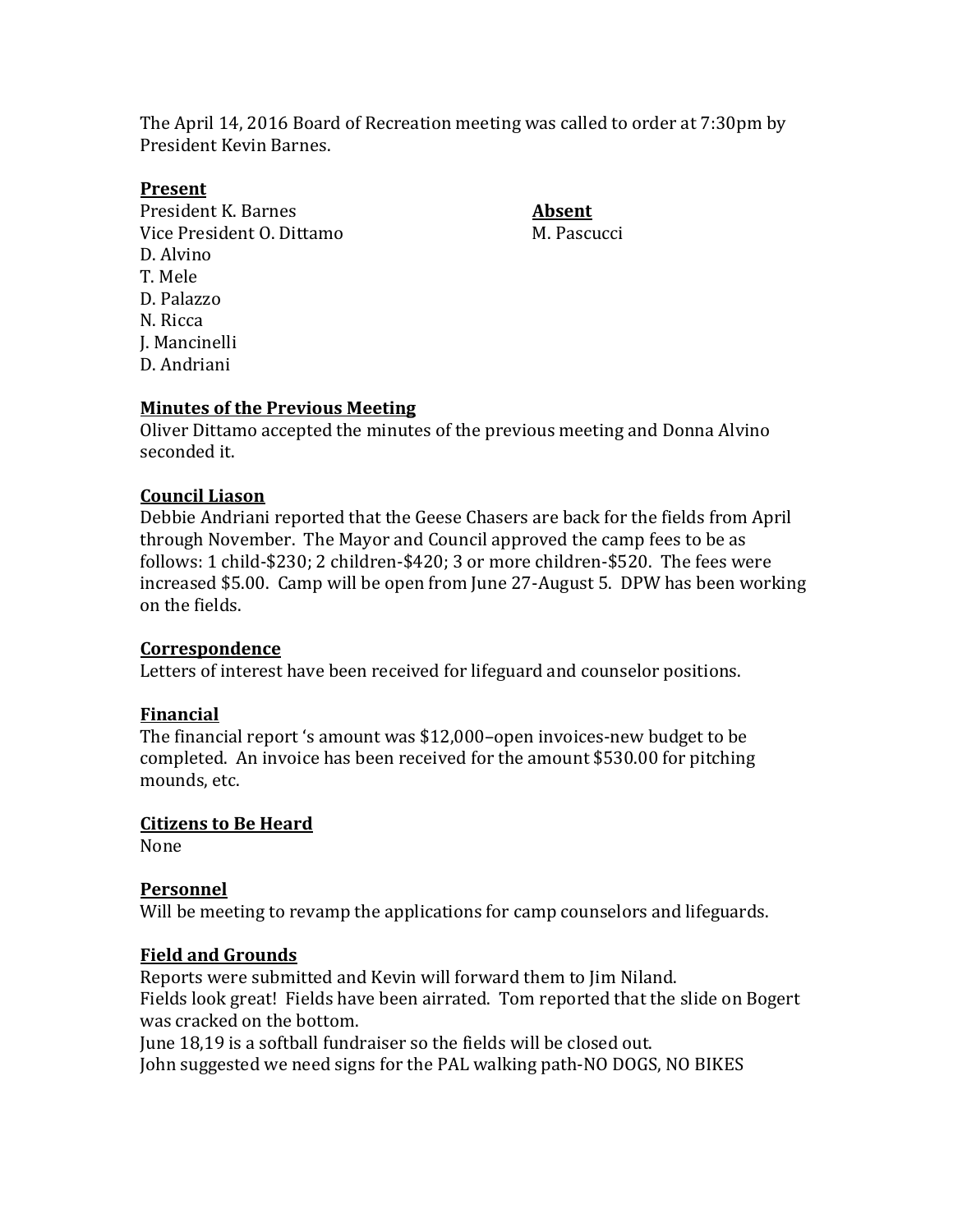# **Permits**

A request was received from Phyllis Trovato, St. James, requesting the field for May 5th, raindate 12th for a K-8 Field Day. Tom will contact the DPW to have fields ready.

## **Pool**

The pool is scheduled to open June 18-September 5 with fees remaining the same. Registration will be May 18th, 25th from 6:30-9:00. Pam Steinhilber was introduced as the secretary to the pool. John thanked Nicole for a great season last year. This year there will be a tighter account of the funds-will purchase a cash register with a tape. We need to come up with new ideas. John stated the pool is a good place for our town. Many parents compliment the pool and are interested in swim lessons. John wished Pam new luck.

# **Old Business**

Street Fair-do we want to do it? Debbie Andriani stated that the Mayor and Council needs more information. John hopes that we do it in the future.

Flying Mueller Brothers-no available dates for facility in April and May

Skate Night-Donna left message at Floyd Hall-no return call

Bunny Breakfast-John stated how well it went, the children enjoyed the balloons and the magician. The kids really enjoyed it.

Paint Night-Tom will clear the date with the company to see how many can do it? How many easels?

## **New Business**

Camp is in the planning stages; hiring will take place with interviews; looking into different trips; possible trips-Camelback Water Park-all day

Tubing-Delaware River; Medieval Times; Dave Busters; NYC Cruise-some will be family day events

Private company is doing a Fitness/Fun Camp up at PAL-need permits, own insurance-Hardcore Hoops LLC

## **Programs**

See New and Old Business

# **PAL**

April 17th-Open House-Field Day 1-3pm- events, bouncy house, face paint, coaches, promote sports Tom reported opening day was cancelled, games have started April 21- elections

## **Report from the Director**

John stated in the future the public speaking at our meetings will be limited to 3 minutes for citizens to be heard. Look for ideas for summer concerts. For applications, anyone interested must submit a letter to request an application and must be 16 years old and must verify their age.